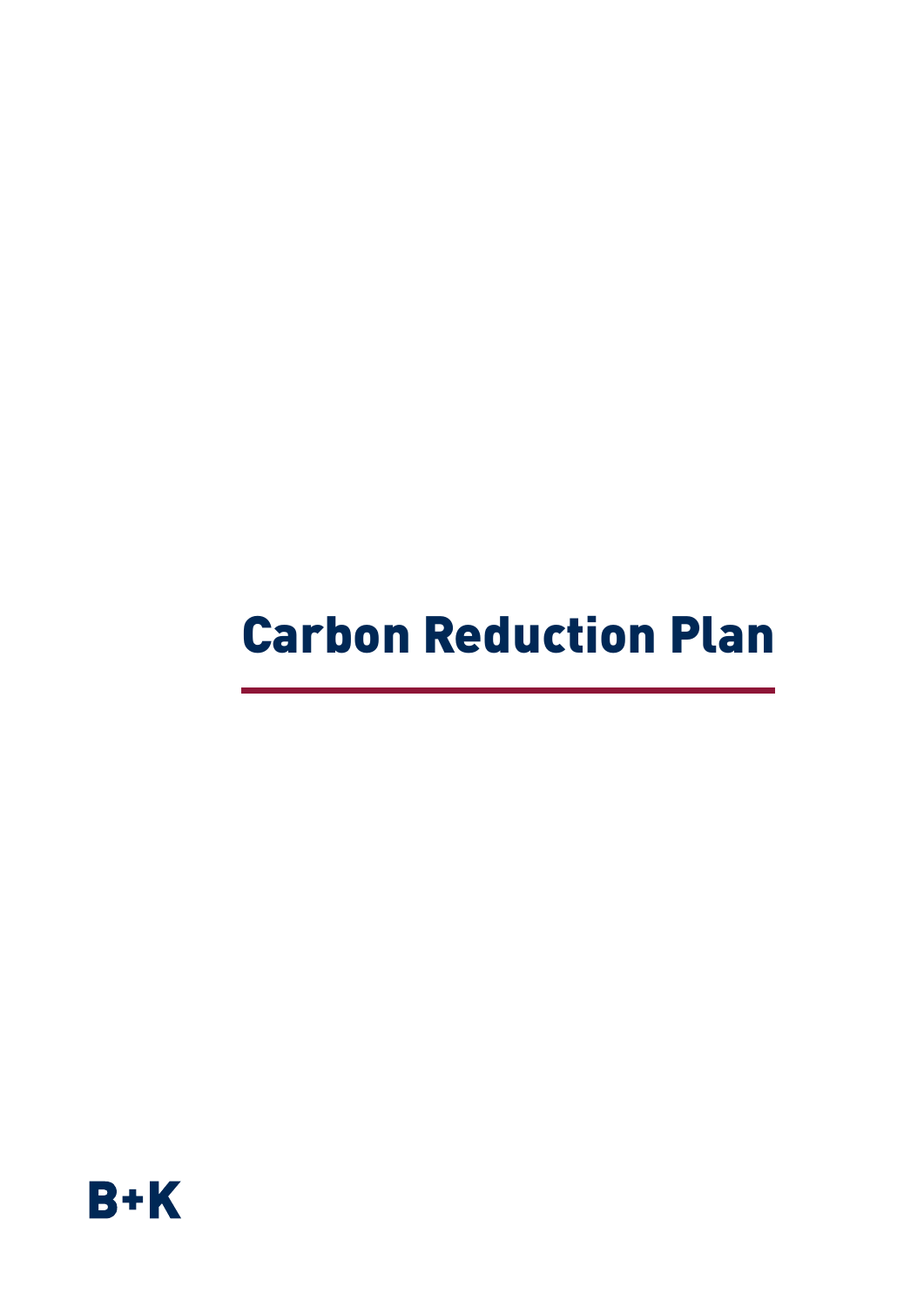## Carbon Reduction Plan Summary

### Commitment to achieving Net Zero

**Bowmer + Kirkland is committed to reducing Scope 1 & 2 emissions by 50% at 2030 and to achieving Net Zero for Scope 1 & 2 emissions by 2040. Scope 3 emissions will be reduced by 50% at 2030 with a further reduction to 100% in Scope 3 emissions by 2040.**

Bowmer + Kirkland acknowledge that climate change is one of the most critical problems facing the world today. Through commitment to a net zero target as part of our sustainability strategy, we are marking an important step on our climate action journey. To help and support us on this journey we are working with sustainability consultants, Planet Mark, adopting their "Zeroby40" programme that will fast-track the creation of a bespoke carbon roadmap to take us to net zero.

This Carbon Reduction Plan will build on the success that B+K has already achieved in reducing its carbon emissions at our headquarters and regional offices. Since 2006 B+K have reported annually on the CO2 emissions in respect to parts of our business operations, adopting an annual reduction target of 5% for our carbon footprint, audited and certified by Planet Mark.

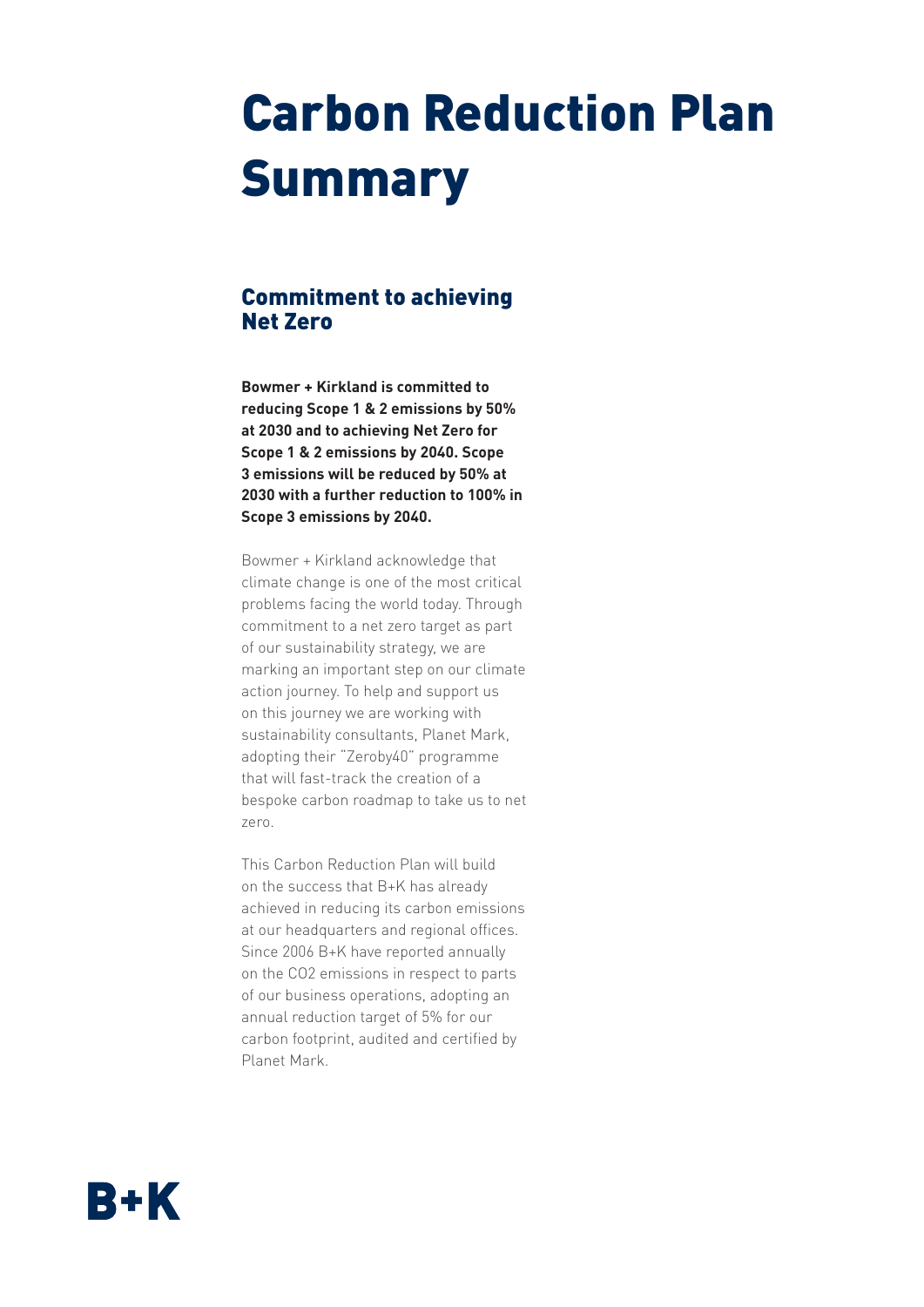### Baseline Emissions Footprint

Baseline emissions are a record of the greenhouse gases that have been produced in the past and were produced prior to the introduction of any strategies to reduce emissions. Baseline emissions are the reference point against which emissions reduction can be measured.

### **Baseline year emissions: 2020-2021 Additional details relating to the Baseline Emissions calculations:**

For our baseline year, 2020-2021 we have extended the categories on which we will report our carbon emissions. This includes the carbon emissions in our operations at our construction sites and a range of additional Scope 3 emissions including employee commuting, upstream and downstream transportation, water and waste generated in our operations, in accordance with best industry practice and the provisions of Government's Procurement Policy Notice (PPN) 06/21.

To provide a baseline year as a reference point against which future emissions reductions can be measured, we have adopted the period 1st September 2020 to 31st August 2021; being less than 12 months from the commencement of our Carbon Reduction Plan. This period also reflects the same annual periods used in our previous carbon footprints to aid analysis of carbon savings against our historical data. Our baseline emissions footprint includes Scope 1 and Scope 2 emissions as identified through the Greenhouse Gas Protocol along with a subset of Scope 3 emissions. The Baseline Emissions Footprint will provide the reference point against which future assessments and emissions reductions will be measured.

| <b>EMISSIONS</b>              | TOTAL (tCO2e)                                                                                                                                   |
|-------------------------------|-------------------------------------------------------------------------------------------------------------------------------------------------|
| Scope 1                       | 6,180.5 tCO2e                                                                                                                                   |
| Scope 2                       | 1,618.6 tCO2e                                                                                                                                   |
| Scope 3<br>(includes Sources) | 9,723.9 tCO2e<br>(Scope 3 categories include - 4: Upstream, 5: Waste, 6:<br>Business Travel, 7: Employee Commuting, 9: Downstream<br>Emissionsl |
| <b>Total Emissions</b>        | 17,522.9 tCO2e                                                                                                                                  |

#### Baseline year emissions:

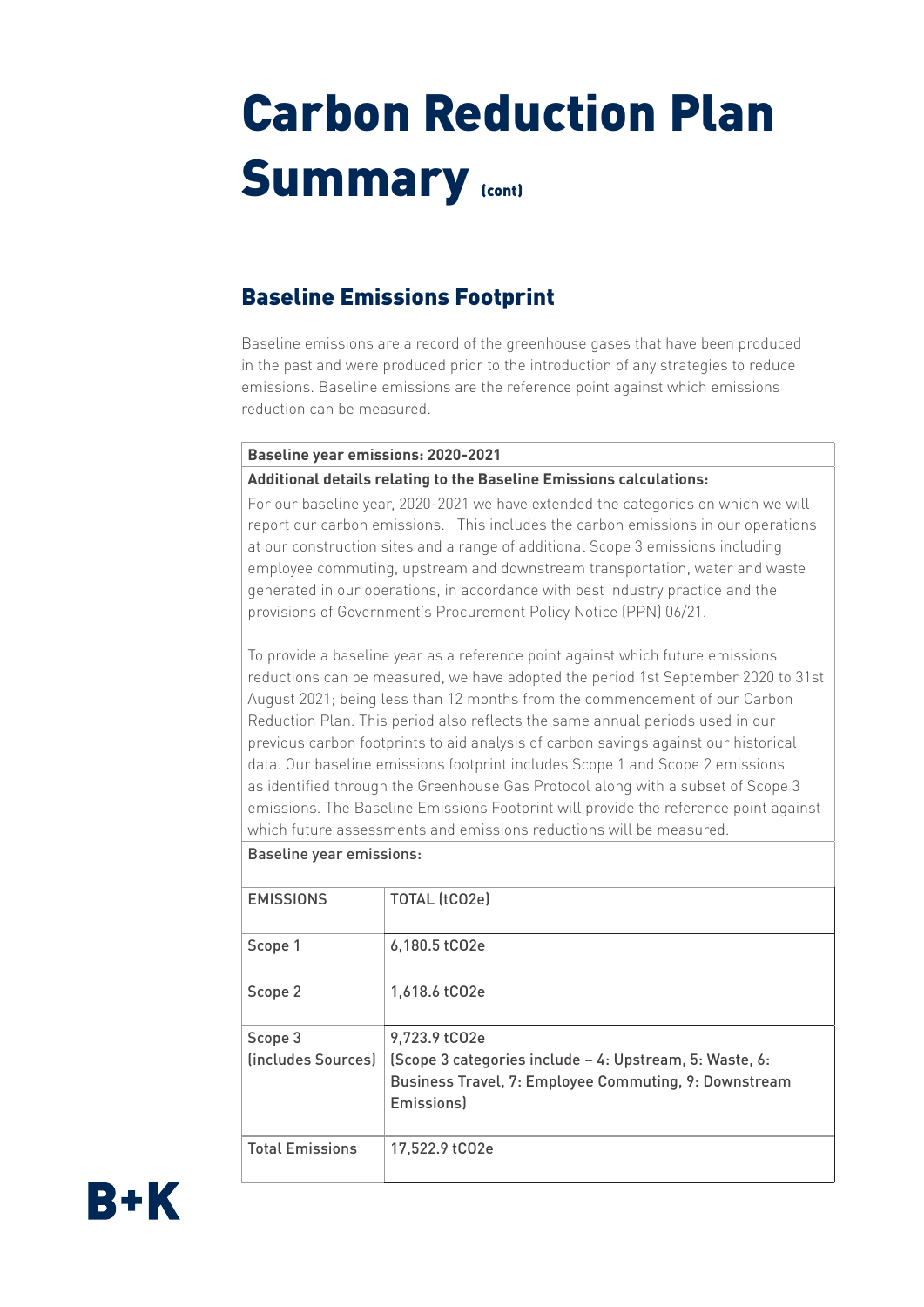### Current Emissions Reporting

As our baseline year for our Carbon Reduction Plan ended on 31st August 2021, the baseline year is still current until issue of our next carbon footprint report from Planet Mark expected late 2022. The summary of the Scope 1, 2 and 3 emissions for 2020-2021 are therefore included in the table below:

| Reporting year:               |                                                                                                                                   |
|-------------------------------|-----------------------------------------------------------------------------------------------------------------------------------|
| <b>EMISSIONS</b>              | TOTAL (tCO2e)                                                                                                                     |
| Scope 1                       | 6,180.5 tCO2e                                                                                                                     |
| Scope 2                       | 1,618.6 tCO2e                                                                                                                     |
| Scope 3<br>(includes Sources) | 9,723.9 tCO2e<br>(Scope 3 categories include - 4: Upstream, 5: Waste, 6:<br>Business Travel, 7: Employee Commuting, 9: Downstream |
|                               | Emissions)                                                                                                                        |
| <b>Total Emissions</b>        | 17,522.9 tCO2e                                                                                                                    |

## Emissions reduction targets

In order to continue our progress to achieving Net Zero, we have adopted the following carbon reduction targets.

We project that carbon emissions will decrease over the next five years by 4,611.3 tCO2e by 2026. This is a reduction of 25%.

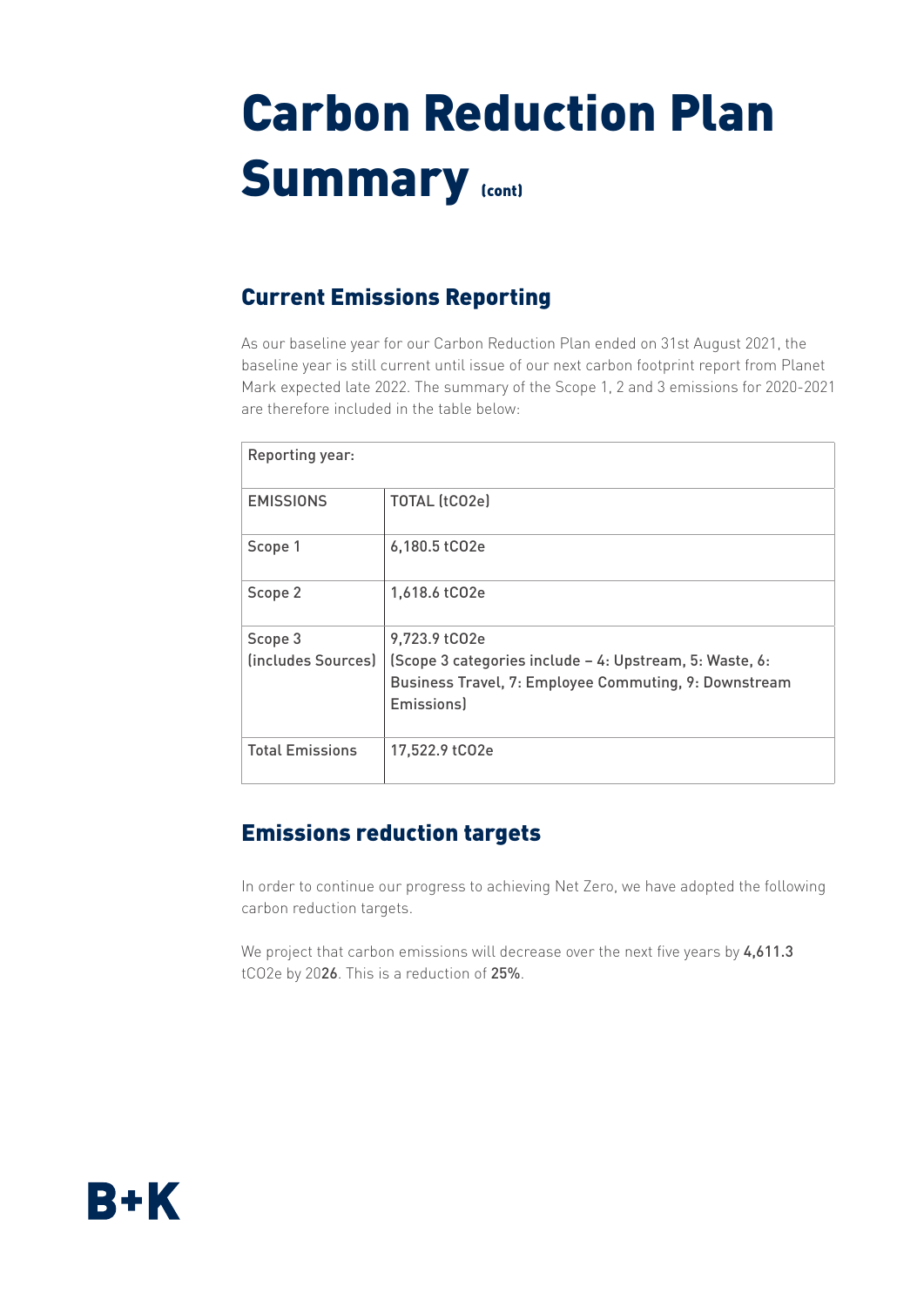# Carbon Reduction Plan **Summary (CONT)**

#### Bowmer + Kirkland: Net Zero Carbon Targets



#### \*Baseline TBC once 2021 data collected, to assess Covid-19 impact

## Carbon Reduction Projects

#### **Completed Carbon Reduction Initiatives:**

Bowmer + Kirkland have measured their carbon footprint at their headquarters and regional offices since 2006-2007, setting an annual target for the reduction of carbon of 5%. Overall reduction of carbon over the thirteen years since the first carbon footprint report by Planet Mark has been >60%, with even greater reductions per employee. Some of the main actions taken to achieve these reductions were:

- The installation of ground mounted solar panels providing renewable electricity,
- Replacing high energy use A/C units with high efficiency A/C units and heat exchangers.
- Remote BMS monitoring and temperature controls,
- Installation of gas boilers to high efficiency boilers and new TVRs on all radiators,
- Reducing the CO2 emissions of our fleet and reducing car mileage by encouraging greater use of public transport.
- Reduce waste through increasing recycling.
- Greater use of digital communication systems.

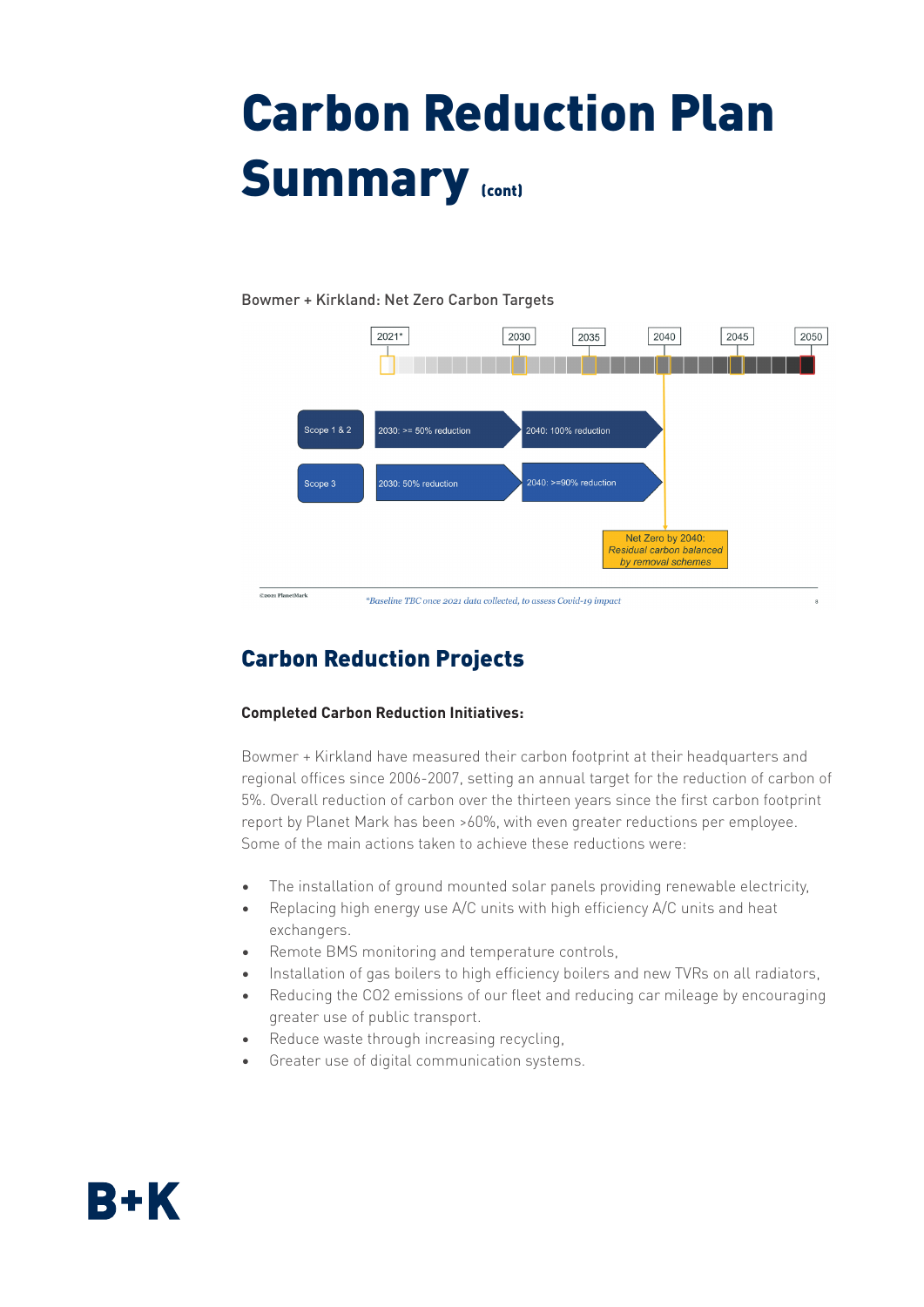During the baseline year 2020-2021 a number of initiatives were undertaken to help reduce our carbon emissions, these included:

- Increased usage of electrical and hybrid vehicles by our employees,
- Provision of electrical charging points at our Headquarters offices,
- Continuation of our LED replacement lighting programme,
- Increasing the number of ECO cabins on our construction sites.

#### **Planned Carbon Reduction Measures for the current year and onwards:**

Working with Planet Mark we will develop a programme of surveys, analyse and solutions to produce a road map that will provide a more detailed strategy for Bowmer + Kirkland to meet its' net zero carbon targets. An outline of the programme is noted below:



### **3. Zeroby40: high level programme plan**